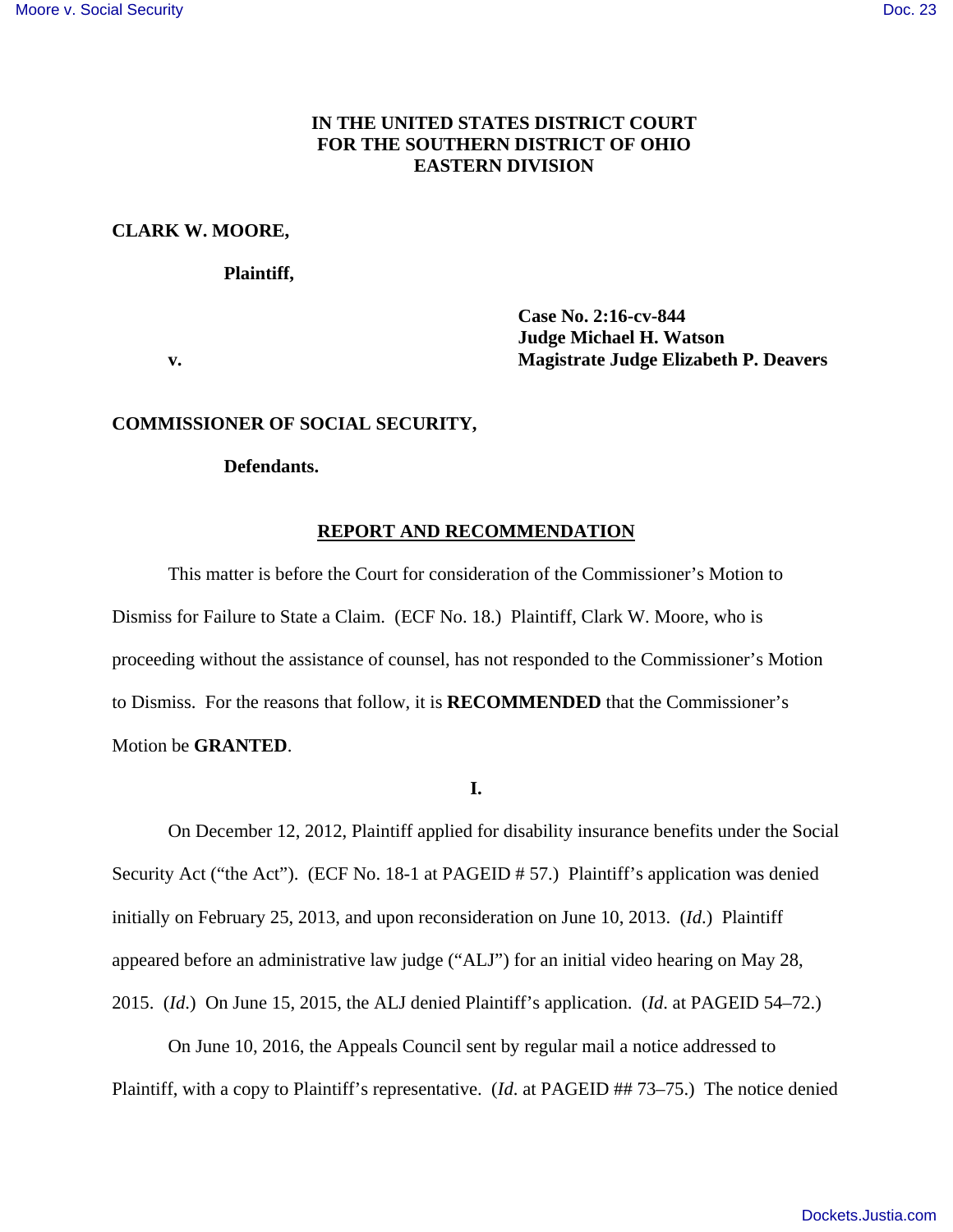Plaintiff's request for review of the ALJ's decision. (*Id*.) The notice also advised Plaintiff of his

right to appeal by filing an action within 60 days and how to request an extension for the 60-day

period:

# **Time To File a Civil Action**

• You have 60 days to file a civil action (ask for court review).

• The 60 days start the day after you receive this letter. We assume you received this letter 5 days after the date on it unless you show us that you did not receive it within the 5-day period.

• If you cannot file for court review within 60 days, you may ask the Appeals Council to extend your time to file. You must have a good reason for waiting more than 60 days to ask for court review. You must make the request in writing and give your reason(s) in the request.

You must mail your request for more time to the Appeals Council at the address shown at the top of this notice. Please put the Social Security number(s) also shown at the top of this notice on your request. We will send you a letter telling you whether your request for more time has been granted.

(*Id*. at PAGEID # 74–75 (emphasis in original).)

On September 2, 2016, Plaintiff, through counsel, filed this action under 42 U.S.C. §

405(g) for review of a final decision of the Commissioner of Social Security ("Commissioner")

denying his application for Social Security disability benefits and Supplement Security Income

benefits. (ECF No. 1.) On the same day, Plaintiff requested leave to proceed *in forma pauperis*,

which was granted on September 16, 2017. (ECF Nos. 3 and 5.)

On February 23, 2017, the Commissioner moved to dismiss this action. (ECF No. 18.)

Plaintiff's counsel filed a motion for an extension of time to respond to the motion dismiss and a

motion to withdraw as counsel, which were granted. (ECF Nos. 19, 20, 21, and 22.) The Court

extended the deadline to May 17, 2017, for Plaintiff, now proceeding *pro se*, to respond to the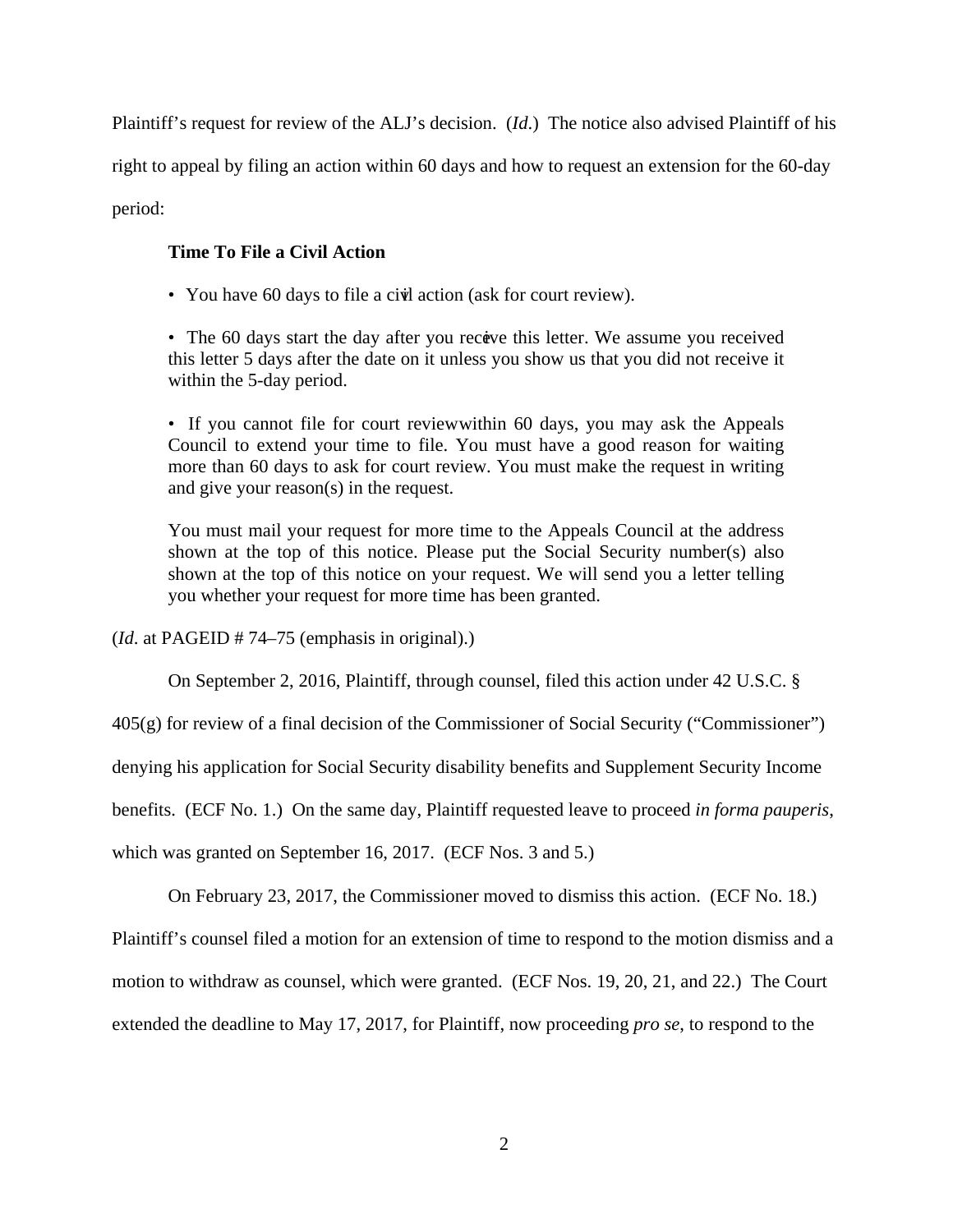Commissioner's Motion to Dismiss. (ECF No. 22.) Despite this 60-day extension, Plaintiff has not responded to the Motion to Dismiss.

# **II.**

The Commissioner moves to dismiss Plaintiff's action under Federal Rule of Civil Procedure 12(b)(6) for failure to state a claim because it is untimely. "[D]ismissal [under Rule 12(b)(6)] is warranted if 'the allegations in the complaint affirmatively show that the claim is time-barred.'" *Lutz v. Chesapeake Appalachia, L.L.C*., 717 F.3d 459, 464 (6th Cir. 2013) (quoting *Cataldo v. U.S. Steel Corp*., 676 F.3d 542, 547 (6th Cir. 2012)); *see also Am. Premier Underwriters, Inc. v. Nat'l Railroad Passenger Corp*., 839 F.3d 458, 464 (6th Cir. 2016) ("[C]ourts should not dismiss complaints on statute-of-limitations grounds when there are disputed factual questions relating to the accrual date. . . . But where one can determine from the face of the complaint that the statute of limitations has run, dismissal is appropriate." (citations omitted)). "'Because the statute of limitations is an affirmative defense, the burden is on the defendant to show that the statute of limitations has run,' and '[i]f the defendant meets this requirement then the burden shifts to the plaintiff to establish an exception to the statute of limitations.'" *Lutz*, 717 F.3d at 464 (quoting *Campbell v. Grand Trunk W. R.R. Co*., 238 F.3d 772, 775 (6th Cir. 2001)).

#### **III.**

The Commissioner argues that Plaintiff's action is subject to dismissal because it was not timely filed under the period permitted by 42 U.S.C. § 405(g), which provides in relevant part as follows:

Any individual, after any final decision of the Commissioner of Social Security made after a hearing to which he was a party, irrespective of the amount in controversy, may obtain a review of such decision *by a civil action commenced*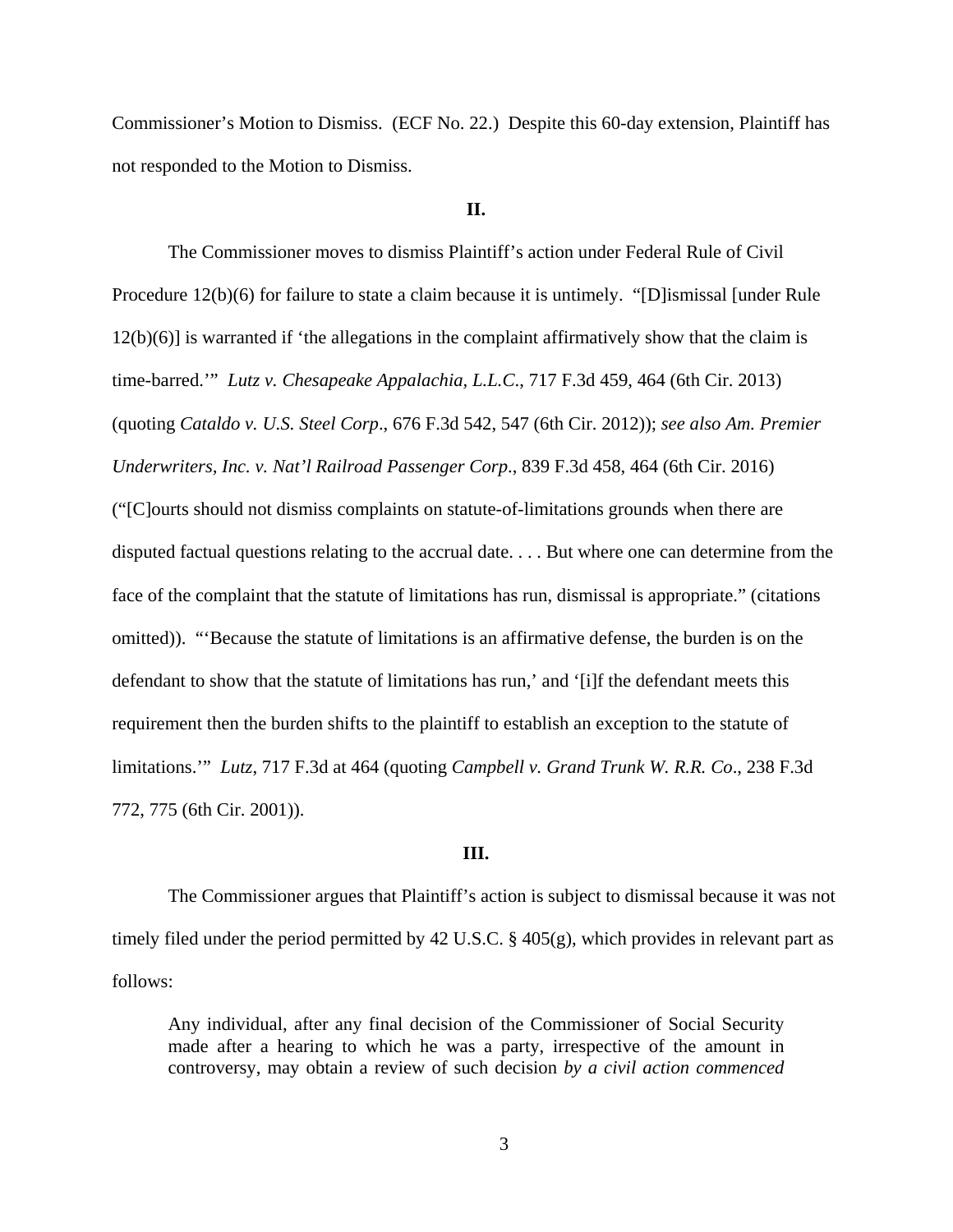*within sixty days after the mailing to him of notice of such decision or within such further time as the Commissioner may allow*.

*Id.* (emphasis added). "[M]ailing" means the date the claimant receives the notice of denial of request for review from the Appeals Council. 20 C.F.R. §§ 422.210(c), 404.981; *see also Turner v. Comm'r of Soc. Sec.*, No. 1:16-cv-783, 2017 WL 3084585, at \*1 (S.D. Ohio June 15, 2017) ("The Commissioner has interpreted 'mailing' as the date the individual receives notice of the Appeals Council decision."), *adopted by* 2017 WL 3053642 (S.D. Ohio July 19, 2017). "The date of receipt is presumed to be five days after the date of such notice, unless a reasonable showing to the contrary is made to the Appeals Council." *Turner*, 2017 WL 3084585, at \*1; *see also Siler v. Comm'r of Soc. Sec*., No. 16-cv-12833, 2017 WL 4002719, at \*2 (E.D. Mich. Aug. 24, 2017) ("An individual is presumed to have received notice of the Commissioner's decision five days after the mailing of such notice." (citing 20 C.F.R. §§ 404.901, 422.210(c))), *adopted by* 2017 WL 3977927 (E.D. Mich. Sept. 11, 2017). The "60–day requirement is not jurisdictional, but rather constitutes a period of limitations." *Bowen v. City of New York*, 476 U.S. 467, 478 (1986). This requirement "is a mechanism by which Congress was able to move cases to speedy resolution in a bureaucracy that processes millions of claims annually." *Id*. at 481.

 The Commissioner is authorized to toll the 60-day limit and district courts may also apply equitable tolling principles to the 60-day requirement. *Bowen*, 476 U.S. at 480. Courts consider the following factors when determining whether to apply the doctrine of equitable tolling:

(1) the petitioner's lack of actual notice of the filing requirement; (2) the petitioner's lack of constructive knowledge of the filing requirement; (3) diligence in pursuing one's rights; (4) absence of prejudice to the respondent; and (5) the petitioner's reasonableness in remaining ignorant of the legal requirement for filing his claim.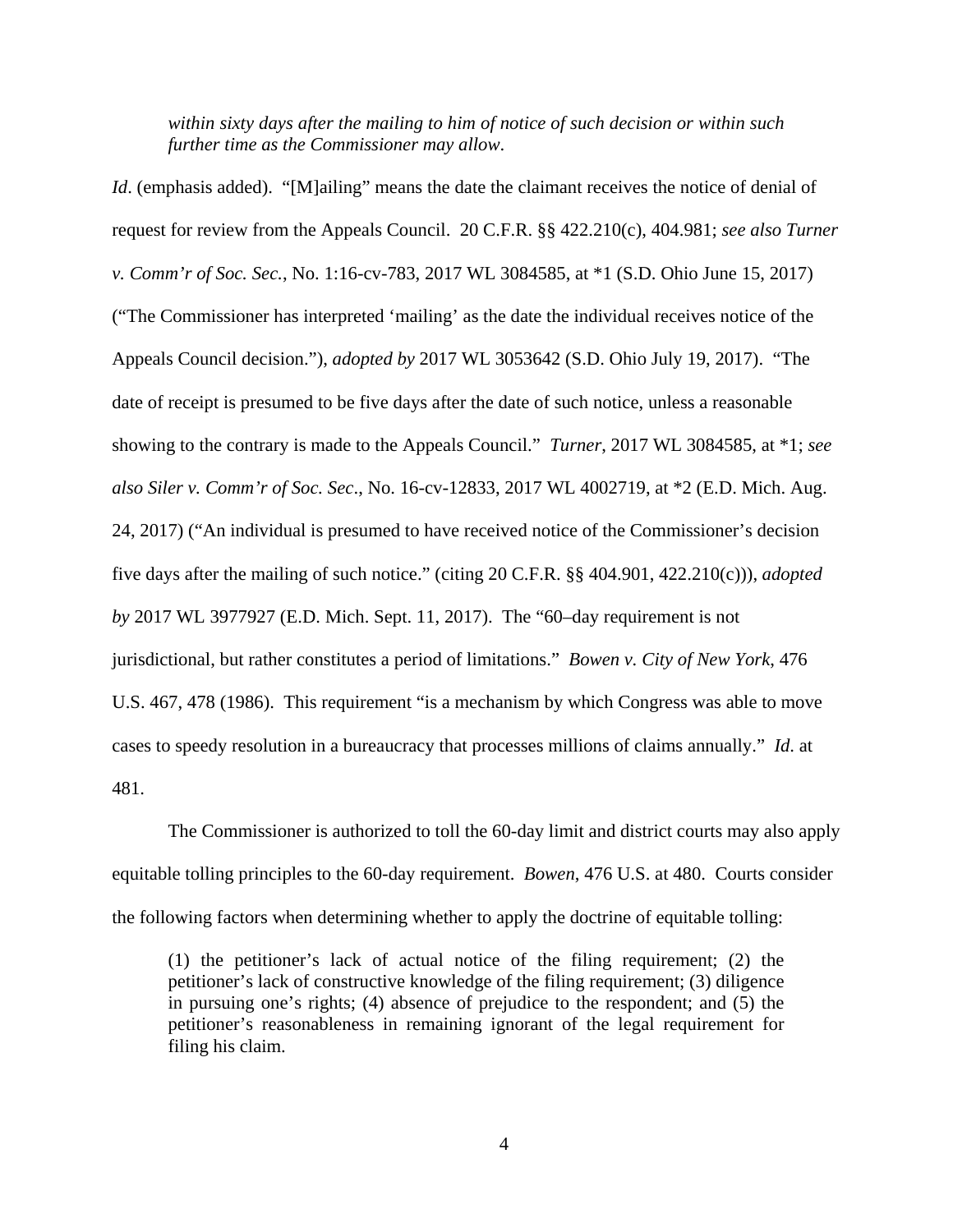*Cook v. Comm'r of Soc. Sec*., 480 F.3d 432, 437 (6th Cir. 2007) (citing *Dunlap v. United States*, 250 F.3d 1001, 1008 (6th Cir. 2001)).

Equitable tolling therefore "generally applies only when a litigant's failure to meet a legally-mandated deadline unavoidably arose from circumstances beyond that litigant's control." *Kellum v. Comm'r of Soc. Sec*., 295 F. App'x 47, 49 (6th Cir. 2008). Because "'federal courts sparingly bestow equitable tolling[,]'" the plaintiff has the burden of showing that extraordinary circumstances justify equitable tolling. *Id*. (quoting *Graham–Humphreys v. Memphis Brooks Museum of Art, Inc*., 209 F.3d 552, 561 (6th Cir. 2000)); *see also Cook*, 480 F.3d at 437 ("Section  $405(g)$  of the Social Security Act authorizes the Commissioner to toll the 60-day limitations period under appropriate circumstances." (citing 42 U.S.C. § 405(g))). For example, equitable tolling does not apply where an attorney fails to timely file a complaint, absent evidence that the late filing was out of the attorney's control. *Id*. (recognizing that waiting until the last day to file and providing inaccurate credit card information are the actions of the plaintiff's attorney, "but that fact is immaterial here" because "the actions of a privately retained attorney are imputed to the client"); *see also Hoag v. Comm'r of Soc. Sec*., No. 1:09–cv–803, 2010 WL 458872, at \*3 (W.D. Mich. Feb. 3, 2010) ("Counsel's errors [in failing to timely file the complaint in district court] may provide plaintiff with a basis for a malpractice action, but they do not provide a basis for equitable tolling.").

Applying the 60-day requirement and foregoing principles to the instant case, the Appeals Council's denial notice was dated June 10, 2016. (ECF No. 18-1 at PAGEID # 73.) Plaintiff is presumed to have received the denial notice on June 15, 2016. Accordingly, in order to comply with the sixty-day limitations period of Section  $405(g)$ , Plaintiff had to file his

5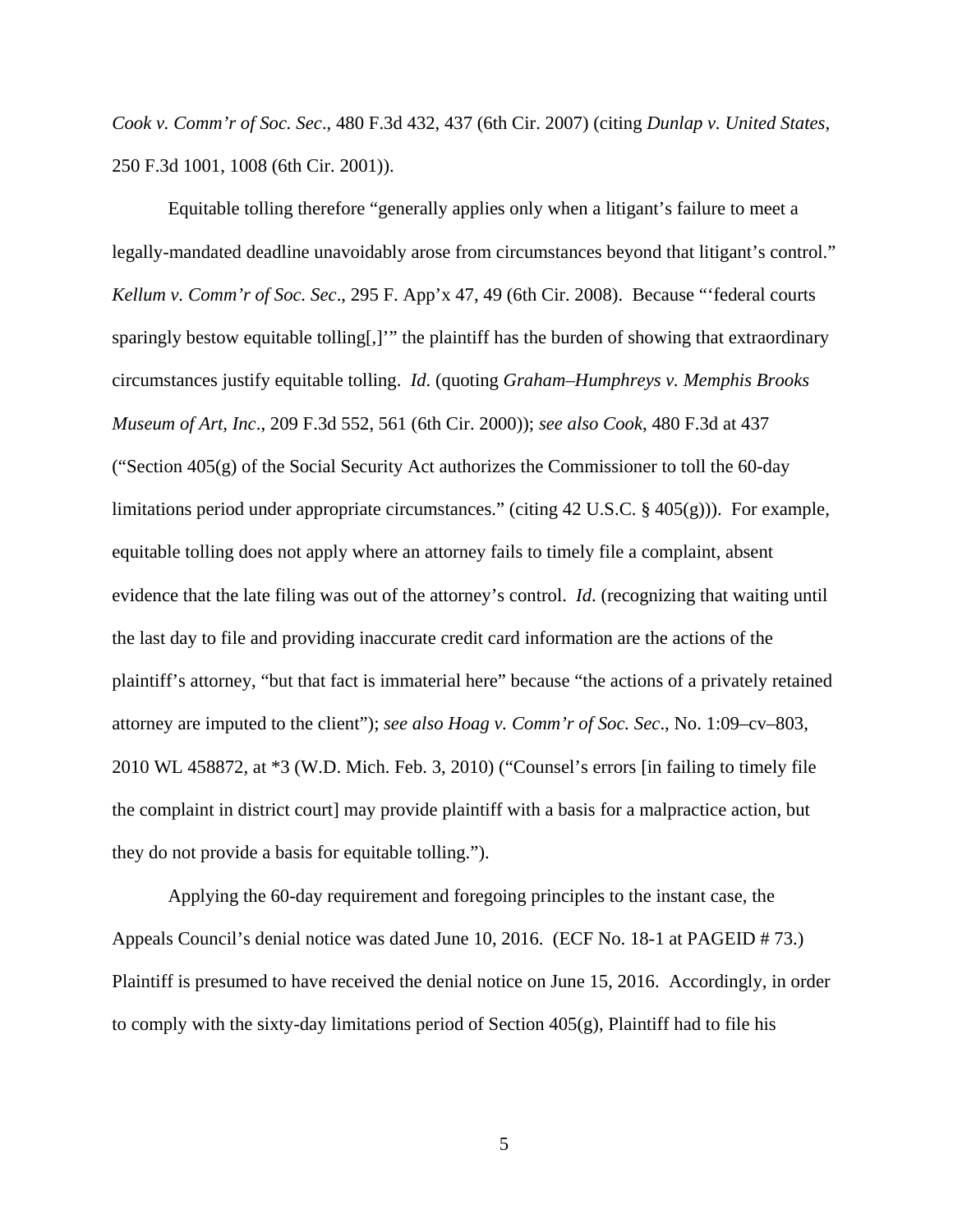Complaint on or before August  $15, 2015$ .<sup>1</sup> Plaintiff, however, did not file the Complaint until September 2, 2016. (ECF No. 1.)

Plaintiff, who has not responded to the Motion to Dismiss, has not shown that the 60-day period should be extended. First, the Commissioner represents that she is unaware that Plaintiff has asked the Appeals Council to extend the time period for filing his action in this Court. (Declaration of Roxie Rasey Nicoll, ECF No. 18-1, PAGEID # 52, ¶ 3(b)). Second, Plaintiff does not contend that he lacked notice of the filing requirements or otherwise advance any arguments in opposition to the Commissioner's Motion to Dismiss. Notably, for the reasons discussed above, Plaintiff's counsel's failure to timely file the Complaint does not, based upon the present record, warrant tolling the 60-day period.

In light of the foregoing, the Undersigned finds that Plaintiff failed to timely file his Complaint. It is therefore **RECOMMENDED** that Commissioner's Motion to Dismiss be **GRANTED**. (ECF No. 18.)

## **IV.**

If any party seeks review by the District Judge of this Report and Recommendation, that party may, within fourteen (14) days, file and serve on all parties objections to the Report and Recommendation, specifically designating this Report and Recommendation, and the part in question, as well as the basis for objection. 28 U.S.C. § 636(b)(1); Fed. R. Civ. P. 72(b). Response to objections must be filed within fourteen (14) days after being served with a copy. Fed. R. Civ. P. 72(b).

 1 Sixty days from June 15, 2016, is Sunday, August 14, 2016. Because the deadline fell on a Sunday, the deadline was the next business day, August 15, 2016. Fed. R. Civ. P.  $6(a)(3)(A)$ .